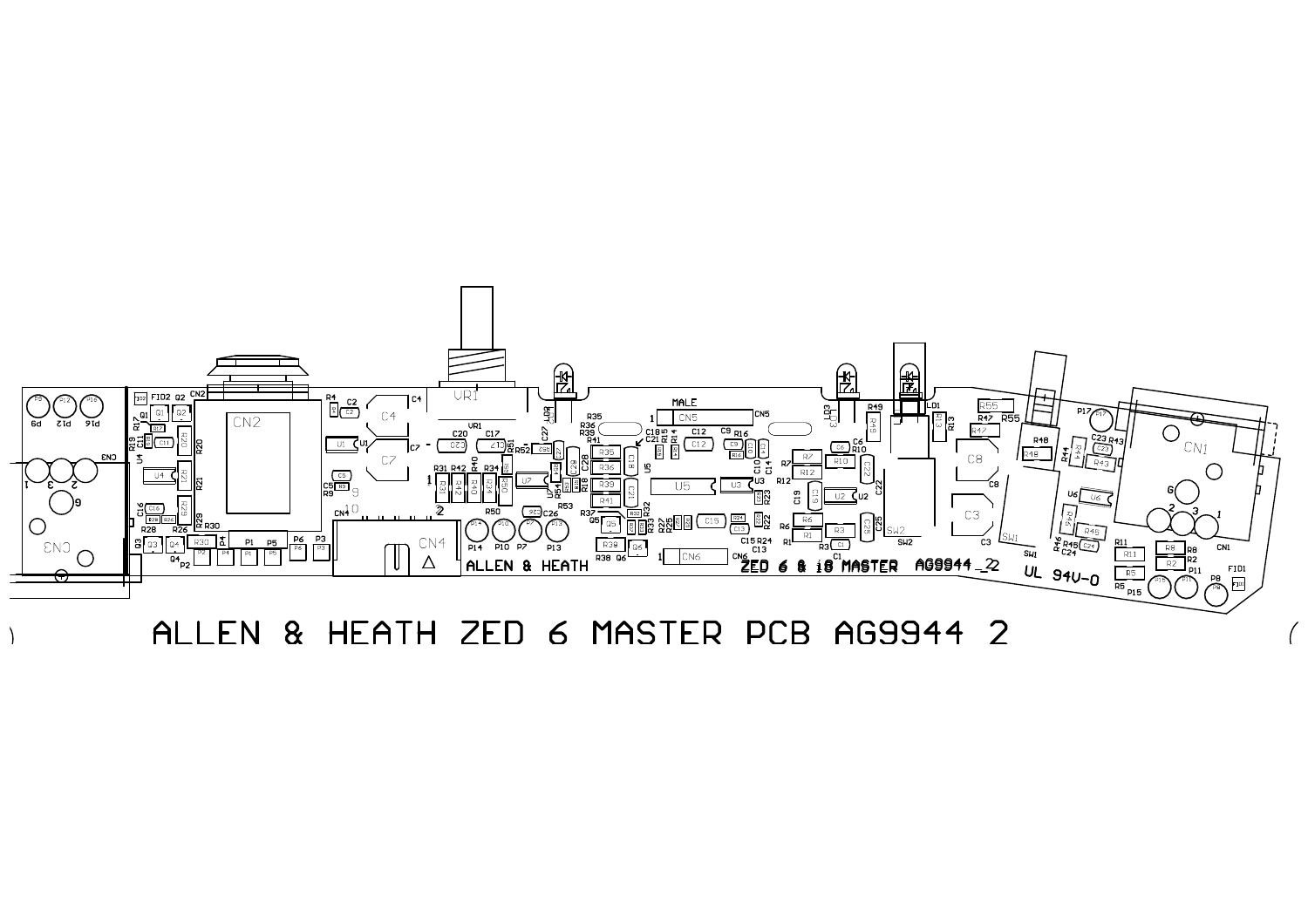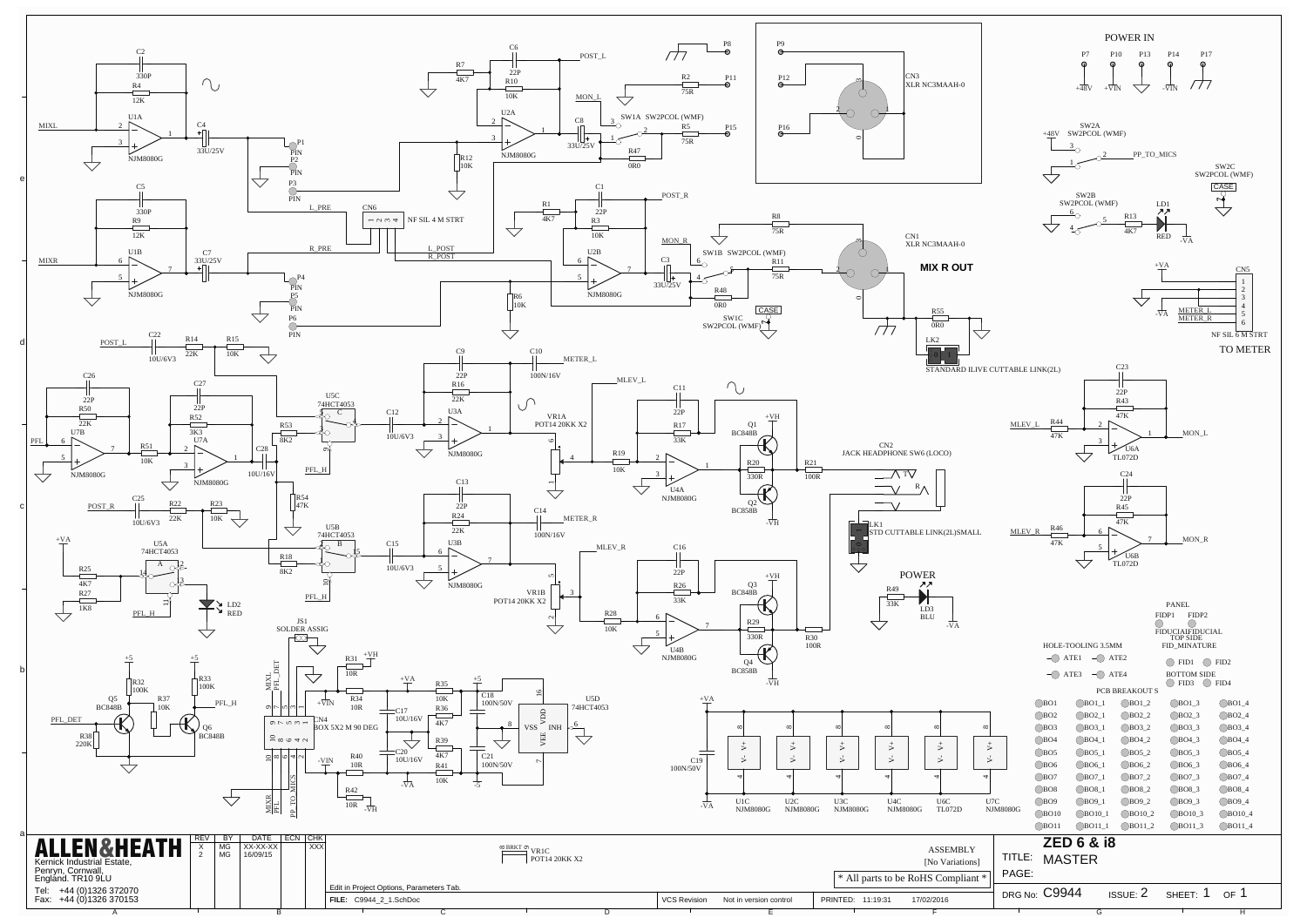| Description                                                        | Designator        |
|--------------------------------------------------------------------|-------------------|
| HOLE TOOLING 3.5 mm                                                | ATE1              |
| <b>HOLE TOOLING 3.5 mm</b>                                         | ATE2              |
| HOLE TOOLING 3.5 mm                                                | ATE3              |
| HOLE TOOLING 3.5 mm                                                | ATE4              |
| CAPACITOR CERAMIC SMD0603 22P (AF4829)                             | C1                |
| CAPACITOR CERAMIC SMD0603 330P (AF4543)                            | C2                |
| CAPACITOR ELECTROLYTIC SMD 33uF 25V (AF3979)                       | C <sub>3</sub>    |
| CAPACITOR ELECTROLYTIC SMD 33uF 25V (AF3979)                       | C4                |
| CAPACITOR CERAMIC SMD0603 330P (AF4543)                            | C5                |
| CAPACITOR CERAMIC SMD0603 22P (AF4829)                             | C6                |
| CAPACITOR ELECTROLYTIC SMD 33uF 25V (AF3979)                       | C7                |
| CAPACITOR ELECTROLYTIC SMD 33uF 25V (AF3979)                       | C8                |
| CAPACITOR CERAMIC SMD0603 22P (AF4829)                             | C9                |
| CAPACITOR CERAMIC SMD0603 100N 16V (AF4538)                        | C10               |
| CAPACITOR CERAMIC SMD0603 22P (AF4829)                             | C11               |
| CAPACITOR CERAMIC SMD0805 10UF X7R 6.3V (AF8253)                   | C12               |
| CAPACITOR CERAMIC SMD0603 22P (AF4829)                             | C13               |
| CAPACITOR CERAMIC SMD0603 100N 16V (AF4538)                        | C14               |
| CAPACITOR CERAMIC SMD0805 10UF X7R 6.3V (AF8253)                   | C15               |
| CAPACITOR CERAMIC SMD0603 22P (AF4829)                             | C16               |
| CAPACITOR CERAMIC SMD0805 10UF X5R 16V 10% (AF8557)                | C17               |
| CAPACITOR CERAMIC SMD0805 100N 50V (AF2851)                        | C18               |
| CAPACITOR CERAMIC SMD0805 100N 50V (AF2851)                        | C19               |
| CAPACITOR CERAMIC SMD0805 10UF X5R 16V 10% (AF8557)                | C <sub>20</sub>   |
| CAPACITOR CERAMIC SMD0805 100N 50V (AF2851)                        | C <sub>21</sub>   |
| CAPACITOR CERAMIC SMD0805 10UF X7R 6.3V (AF8253)                   | C22               |
| CAPACITOR CERAMIC SMD0603 22P (AF4829)                             | C <sub>23</sub>   |
| CAPACITOR CERAMIC SMD0603 22P (AF4829)                             | C24               |
| CAPACITOR CERAMIC SMD0805 10UF X7R 6.3V (AF8253)                   | C <sub>25</sub>   |
| CAPACITOR CERAMIC SMD0603 22P (AF4829)                             | C <sub>26</sub>   |
| CAPACITOR CERAMIC SMD0603 22P (AF4829)                             | C <sub>27</sub>   |
| CAPACITOR CERAMIC SMD0805 10UF X5R 16V 10% (AF8557)                | C <sub>28</sub>   |
| XLR 3 PIN MALE WITH GROUND (AL2413)                                | CN1               |
| JACK SOCKET HORIZONTAL 6 PIN HEADPHONE()loco (AL6893)              | CN <sub>2</sub>   |
| XLR 3 PIN MALE WITH GROUND (AL2413)                                | CN3               |
| Connector BOX, Molex Type 0.1" Pitch 5x2 pins Male 90 Deg (AL4334) | CN <sub>4</sub>   |
| NOT FITTED SIL 6                                                   | CN <sub>5</sub>   |
| Connector IDC, Molex Type 0.1" Pitch SIL 4 pins                    | CN <sub>6</sub>   |
| SMD FID_MINATURE                                                   | FID1              |
| SMD FID_MINATURE                                                   | FID <sub>2</sub>  |
| SMD FID_MINATURE                                                   | FID3              |
| SMD FID_MINATURE                                                   | FID4              |
| <b>SMD FIDUCIAL</b>                                                | FIDP1             |
| SMD FIDUCIAL                                                       | FIDP <sub>2</sub> |
| LED T1 3mm RED (AE0086)                                            | LD1               |
| LED T1 3mm RED (AE0086)                                            | LD <sub>2</sub>   |
| LED T1 3mm BLUE clear lens (AE6901)                                | LD3               |
| TRANSISTOR SMD BC848B NPN (AE3332)                                 | Q1                |
| TRANSISTOR SMD BC858B PNP (AE3042)                                 | Q2                |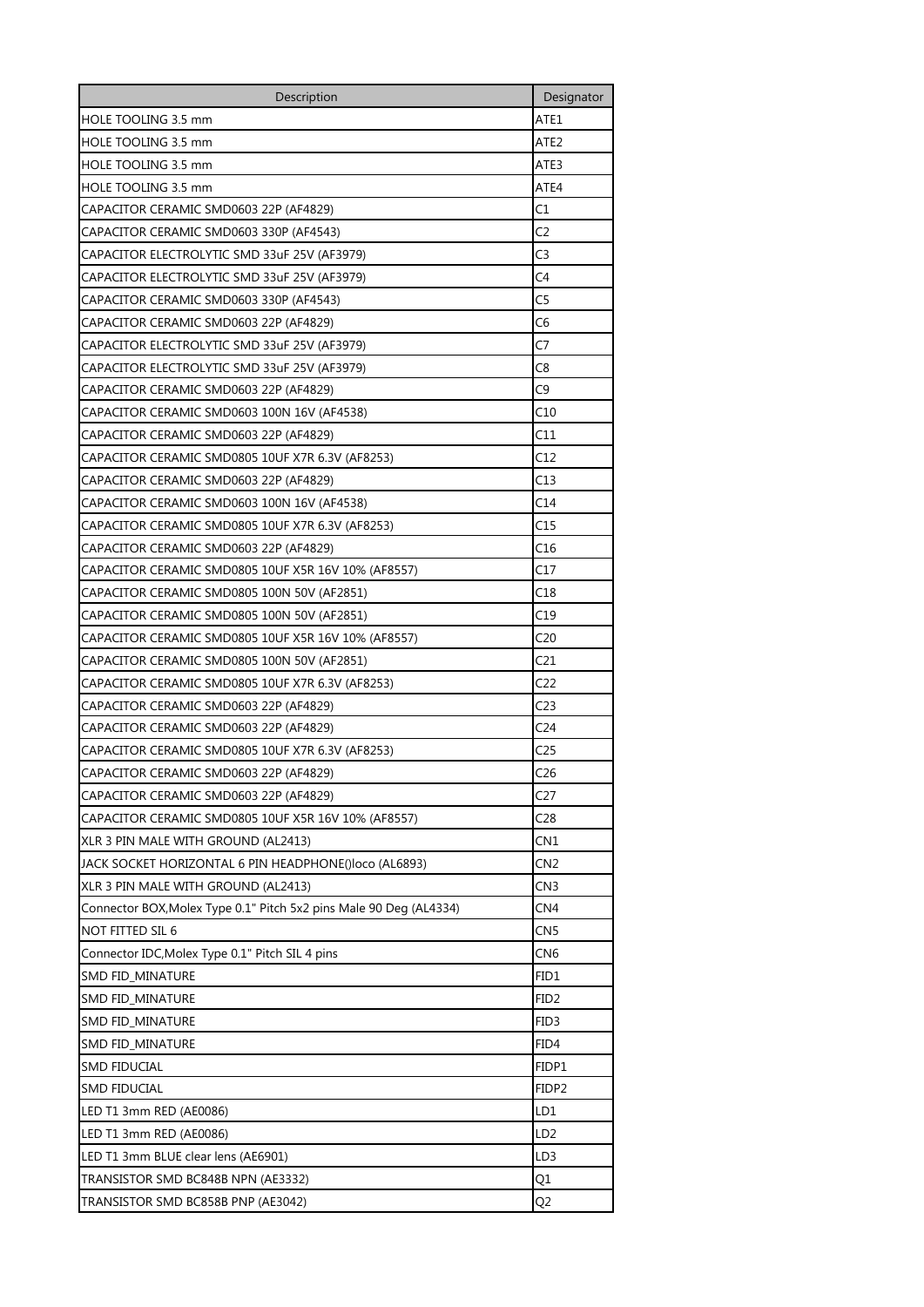| TRANSISTOR SMD BC848B NPN (AE3332)           | Q <sub>3</sub>  |
|----------------------------------------------|-----------------|
| TRANSISTOR SMD BC858B PNP (AE3042)           | Q4              |
| TRANSISTOR SMD BC848B NPN (AE3332)           | Q5              |
| TRANSISTOR SMD BC848B NPN (AE3332)           | Q <sub>6</sub>  |
| RESISTOR METAL FILM SMD0805 4K7 1% (AC3062)  | R1              |
| RESISTOR METAL FILM SMD0805 75R 1% (AC5416)  | R <sub>2</sub>  |
| RESISTOR METAL FILM SMD0805 10K 1% (AC2841)  | R <sub>3</sub>  |
| RESISTOR METAL SMD0402 12K 0.5% (AC8475)     | R4              |
| RESISTOR METAL FILM SMD0805 75R 1% (AC5416)  | R <sub>5</sub>  |
| RESISTOR METAL FILM SMD0805 10K 1% (AC2841)  | R6              |
| RESISTOR METAL FILM SMD0805 4K7 1% (AC3062)  | R7              |
| RESISTOR METAL FILM SMD0805 75R 1% (AC5416)  | R8              |
| RESISTOR METAL SMD0402 12K 0.5% (AC8475)     | R <sub>9</sub>  |
| RESISTOR METAL FILM SMD0805 10K 1% (AC2841)  | R <sub>10</sub> |
| RESISTOR METAL FILM SMD0805 75R 1% (AC5416)  | R11             |
| RESISTOR METAL FILM SMD0805 10K 1% (AC2841)  | R <sub>12</sub> |
| RESISTOR METAL FILM SMD0805 4K7 1% (AC3062)  | R13             |
| RESISTOR METAL SMD0402 22K 0.5% (AC8478)     | R14             |
| RESISTOR CARBON SMD0402 10K 1% (AC7359)      | R <sub>15</sub> |
| RESISTOR METAL SMD0402 22K 0.5% (AC8478)     | R <sub>16</sub> |
| RESISTOR METAL SMD0402 33K 0.5% (AC8480)     | R17             |
| RESISTOR METAL SMD0402 8K2 0.5% (AC8474)     | R18             |
| RESISTOR CARBON SMD0402 10K 1% (AC7359)      | R <sub>19</sub> |
| RESISTOR METAL FILM SMD0805 330R 1% (AC3056) | R <sub>20</sub> |
| RESISTOR METAL FILM SMD0805 100R 1% (AC3054) | R21             |
| RESISTOR METAL SMD0402 22K 0.5% (AC8478)     | R <sub>22</sub> |
| RESISTOR CARBON SMD0402 10K 1% (AC7359)      | R <sub>23</sub> |
| RESISTOR METAL SMD0402 22K 0.5% (AC8478)     | R <sub>24</sub> |
| RESISTOR CARBON SMD0402 4K7 1% (AC7358)      | R <sub>25</sub> |
| RESISTOR METAL SMD0402 33K 0.5% (AC8480)     | R <sub>26</sub> |
| RESISTOR METAL SMD0402 1K8 0.5% (AC8468)     | R <sub>27</sub> |
| RESISTOR CARBON SMD0402 10K 1% (AC7359)      | R28             |
| RESISTOR METAL FILM SMD0805 330R 1% (AC3056) | R <sub>29</sub> |
| RESISTOR METAL FILM SMD0805 100R 1% (AC3054) | R30             |
| RESISTOR CARBON SMD0805 10R 5% (AC3027)      | R31             |
| RESISTOR METAL SMD0402 100K 0.5% (AC8486)    | R32             |
| RESISTOR METAL SMD0402 100K 0.5% (AC8486)    | R33             |
| RESISTOR CARBON SMD0805 10R 5% (AC3027)      | R34             |
| RESISTOR METAL FILM SMD0805 10K 1% (AC2841)  | <b>R35</b>      |
| RESISTOR METAL FILM SMD0805 4K7 1% (AC3062)  | R36             |
| RESISTOR CARBON SMD0402 10K 1% (AC7359)      | R37             |
| RESISTOR CARBON SMD0805 220K 5% (AC4108)     | R38             |
| RESISTOR METAL FILM SMD0805 4K7 1% (AC3062)  | R39             |
| RESISTOR CARBON SMD0805 10R 5% (AC3027)      | R40             |
| RESISTOR METAL FILM SMD0805 10K 1% (AC2841)  | R41             |
| RESISTOR CARBON SMD0805 10R 5% (AC3027)      | R42             |
| RESISTOR CARBON SMD0805 47K 5% (AC3035)      | R43             |
| RESISTOR CARBON SMD0805 47K 5% (AC3035)      | R44             |
| RESISTOR CARBON SMD0805 47K 5% (AC3035)      | R45             |
| RESISTOR CARBON SMD0805 47K 5% (AC3035)      | R46             |